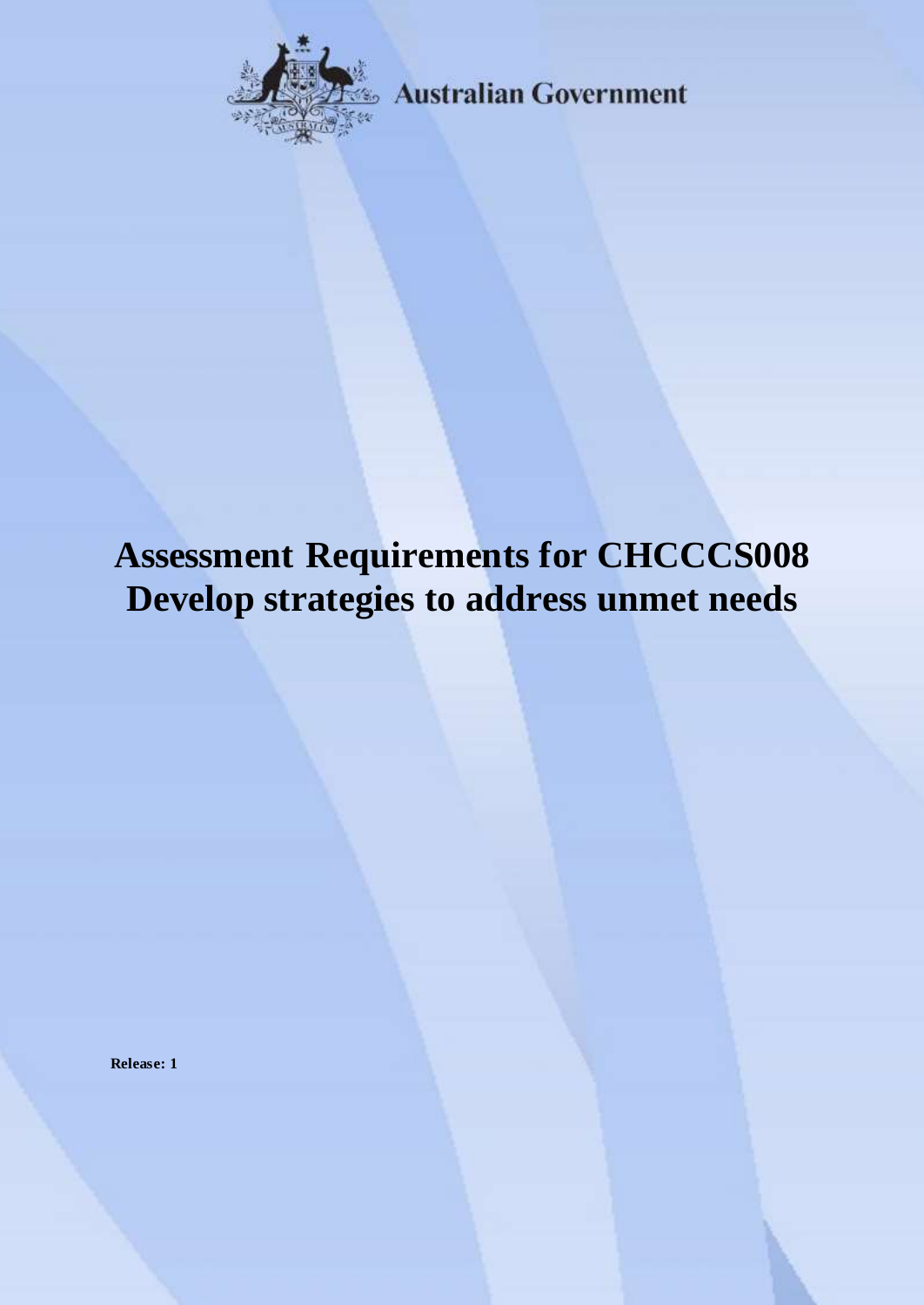## **Assessment Requirements for CHCCCS008 Develop strategies to address unmet needs**

| Release   | Comments                                                                                                                                                                                  |
|-----------|-------------------------------------------------------------------------------------------------------------------------------------------------------------------------------------------|
| Release 1 | This version was released in <i>CHC Community Services Training</i><br><i>Package release 2.0</i> and meets the requirements of the 2012<br>Standards for Training Packages.<br>New unit. |

#### **Modification History**

## **Performance Evidence**

The candidate must show evidence of the ability to complete tasks outlined in elements and performance criteria of this unit, manage tasks and manage contingencies in the context of the job role. There must be evidence that the candidate has:

 developed strategies in response to at least 3 different situations of unmet needs of a person

## **Knowledge Evidence**

The candidate must be able to demonstrate essential knowledge required to effectively complete tasks outlined in elements and performance criteria of this unit, manage tasks and manage contingencies in the context of the work role. This includes knowledge of:

- indicators that a person has unmet needs
- factors that may contribute to unmet needs, including:
	- physical well being
	- emotional well being
	- environmental context
	- medications
	- conditions and dual diagnosis
- principles and practices that focus on addressing individual unmet needs:
	- methods of data collection
	- functional/cognitive assessment
	- features and inclusions of support plans
	- specific response strategies:
		- ecological manipulations
		- focussed support